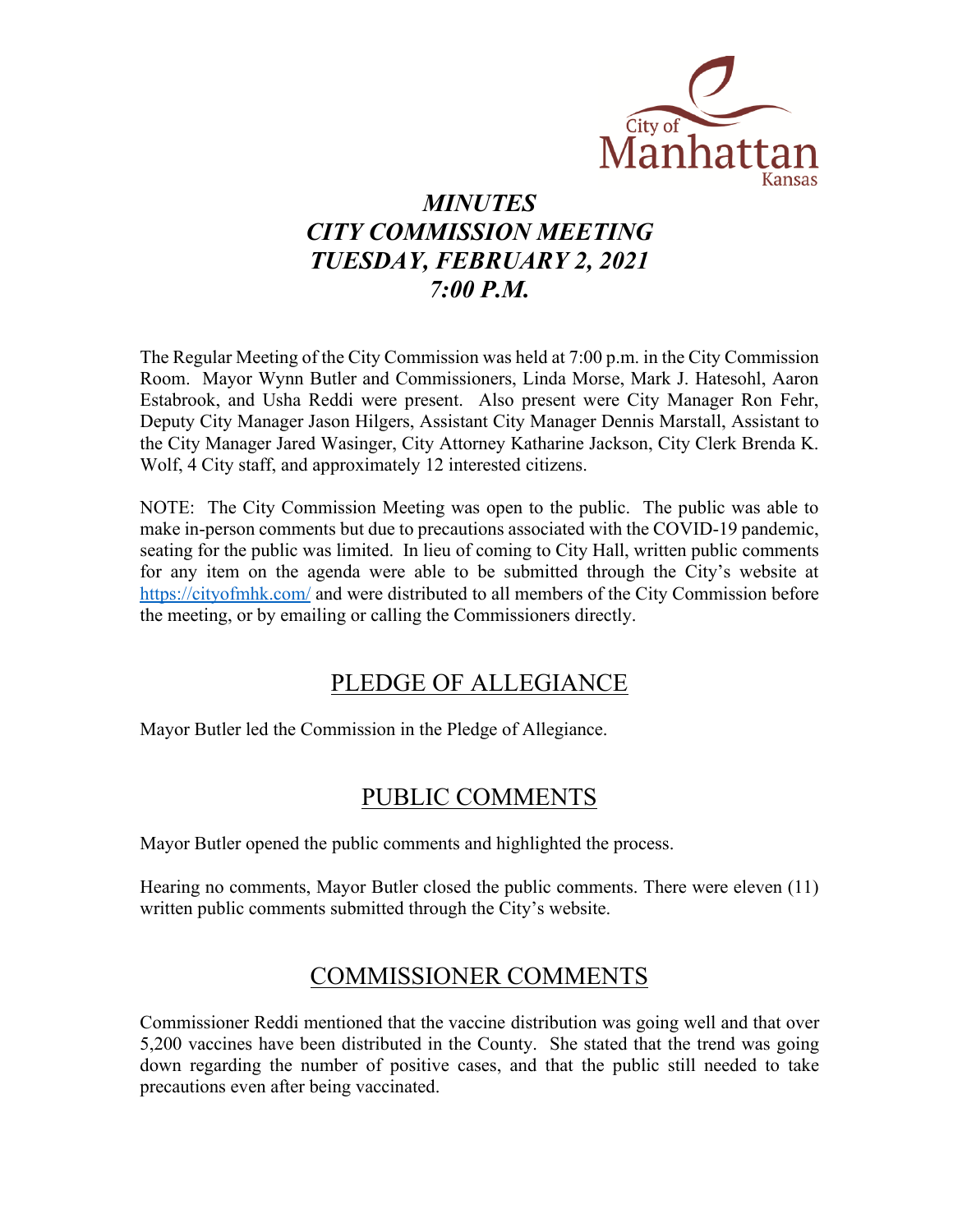# COMMISSIONER COMMENTS *(CONTINUED)*

Commissioner Morse asked the public to be considerate of others, especially of the senior citizen population, by wearing masks, keeping six (6) feet apart, and washing hands.

Mayor Butler stated that the Flint Hills Breadbasket would be taking donations for Souper Bowl on Sunday, February 7, 2021, to restock their supplies and that Riley County Police Department would be collecting donations as well on Saturday, February 6, 2021.

## CONSENT AGENDA

(\* denotes those items discussed)

### **MINUTES**

The Commission approved the minutes of the Regular City Commission Meeting held Tuesday, January 19, 2021.

### **CLAIMS REGISTER NOS. 2962 AND 2963**

The Commission approved Claims Register Nos. 2962 and 2963 authorizing and approving the payment of claims from January 13, 2021 – January 26, 2021, in the amounts of \$931,895.97 and \$2,531,527.46, respectively.

### **LICENSE**

The Commission approved an annual Cereal Malt Beverages Off-Premises License for Wildcat Creek Fitness & Fun, 800 Anneberg Circle.

### **RESOLUTION NO. 020221-A – SALE OF GENERAL OBLIGATION TEMPORARY NOTES SERIES 2021-01**

The Commission approved Resolution No. 020221-A authorizing the offering for sale of General Obligation Temporary Notes Series 2021-01 to finance the seven (7) special assessment projects: *Smith Channel* Stormwater Improvements (SM1806); *Scenic Crossing, Unit 4*-Sanitary Sewer Improvements (SS1922); Street Improvements (ST1917); and Water Improvements (WA1922); and *KSU Research*  Park, Unit 4-Sanitary Sewer Improvements (SS2006); Street Improvements (ST2003); and Water Improvements (WA2007); and six (6) capital projects: *Westwood Road* Stormwater Improvements (SW094P/SW1910); *Levee Improvements* (SM1813); *Aggieville 12th Street from Moro Street to Bluemont Avenue* Street Improvements (AG1901); *Aggieville Laramie Street, from North Manhattan Avenue to 14th Street,* and the *14th Street and Anderson Avenue* Street Improvements (AG1902); *Aggieville Parking Garage* (AG1903); and *Rosencutter Road Box* Stormwater Improvements (SW008P/SM1808) to be debt financed.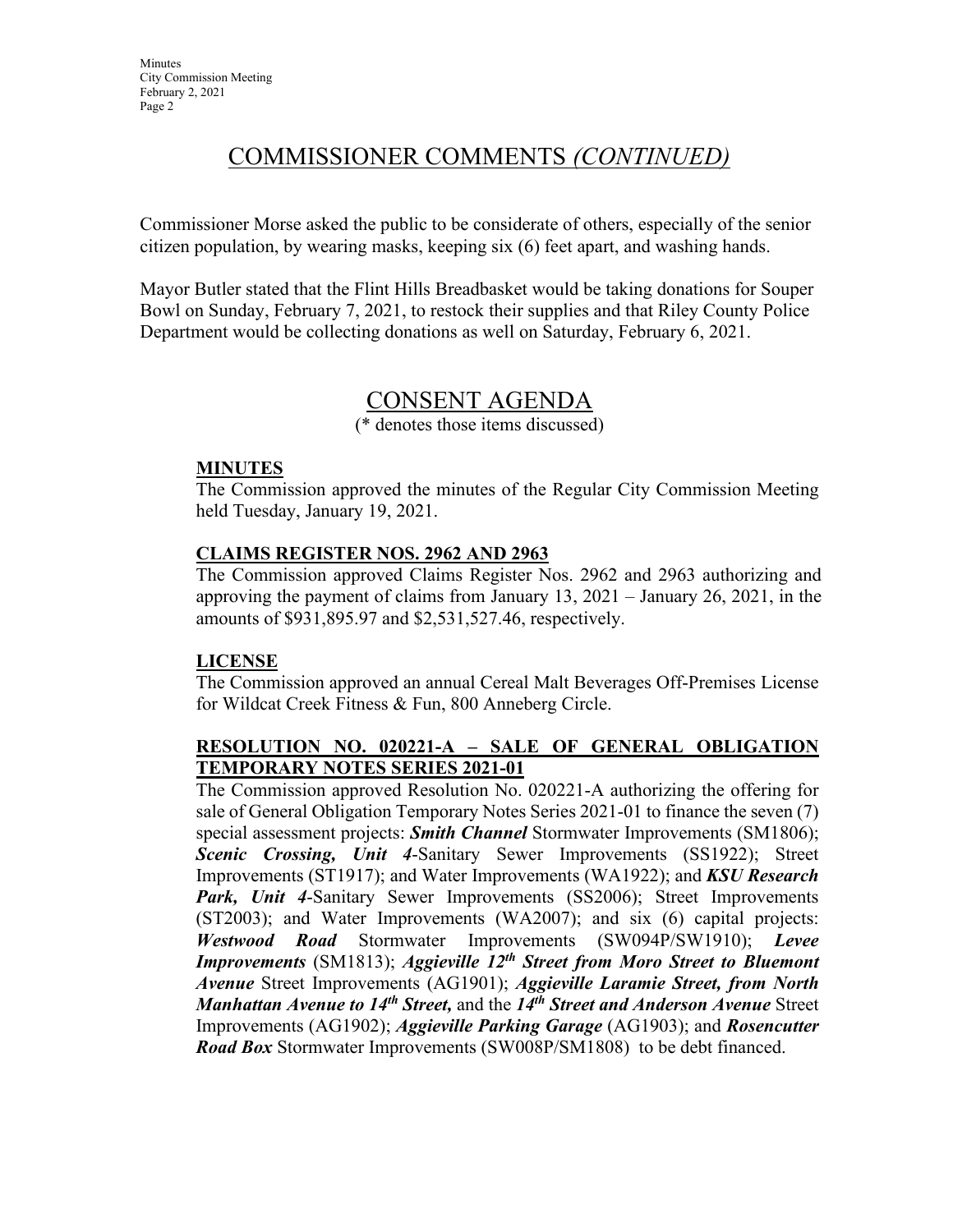# CONSENT AGENDA (*CONTINUED*)

### **AGREEMENTS - TRACTS 14 AND 22 – MANHATTAN LEVEE ACQUISITION (SM1813/SP1908)**

The Commission approved acquisition of Tracts 14 and 22, as set forth in the recommendations of the City's acquisition agent and the attorney for the City; and authorize the Mayor and City Clerk to execute the finalized agreements on behalf of the City. (SM1813/SP1908).

### **BOARD APPOINTMENTS**

The Commission approved the following appointments by Mayor Butler to various boards and committees of the City.

### *Arts and Humanities Advisory Board*

Appointment of Mike McCarty, 321 Southwind Road, to a three-year term, which will begin on April 1, 2021, and will expire on March 31, 2024.

Re-Appointment of Dr. Michaeline Chance-Reay, 3026 Cherry Hill Road to a three-year term, which will begin on April 1, 2021, and will expire on March 31, 2024.

Re-Appointment of Hillary Wahlen, 3140 Bermuda Lane, to a three-year term, which will begin on April 1, 2021, and will expire on March 31, 2024.

#### *Downtown Business Improvement District Advisory Board*

Appointment of Dan Engle, 301 South  $4<sup>th</sup>$  Street, Suite 130, to two-year term, which begins immediately, and will expire on December 31, 2022.

#### *Housing Authority Board of Commissioners*

Re-Appointment of Commissioner Morse, 2118 Spain Drive, to a four-year City Commissioner term, which will begin on March 4, 2021, and will expire on March 3, 2025.

#### *Human Rights and Services Board*

Appointment of Tucker Graff, 3106 Heritage Court, Apt. 145, to fill the unexpired term of Janet Dean plus a full three-year term. Tucker Graff's term begins immediately, and will expire March 9, 2024.

Mayor Butler opened the public comments.

Hearing no comments, Mayor Butler closed the public comments. There were no written public comments submitted through the City's website for any of the items.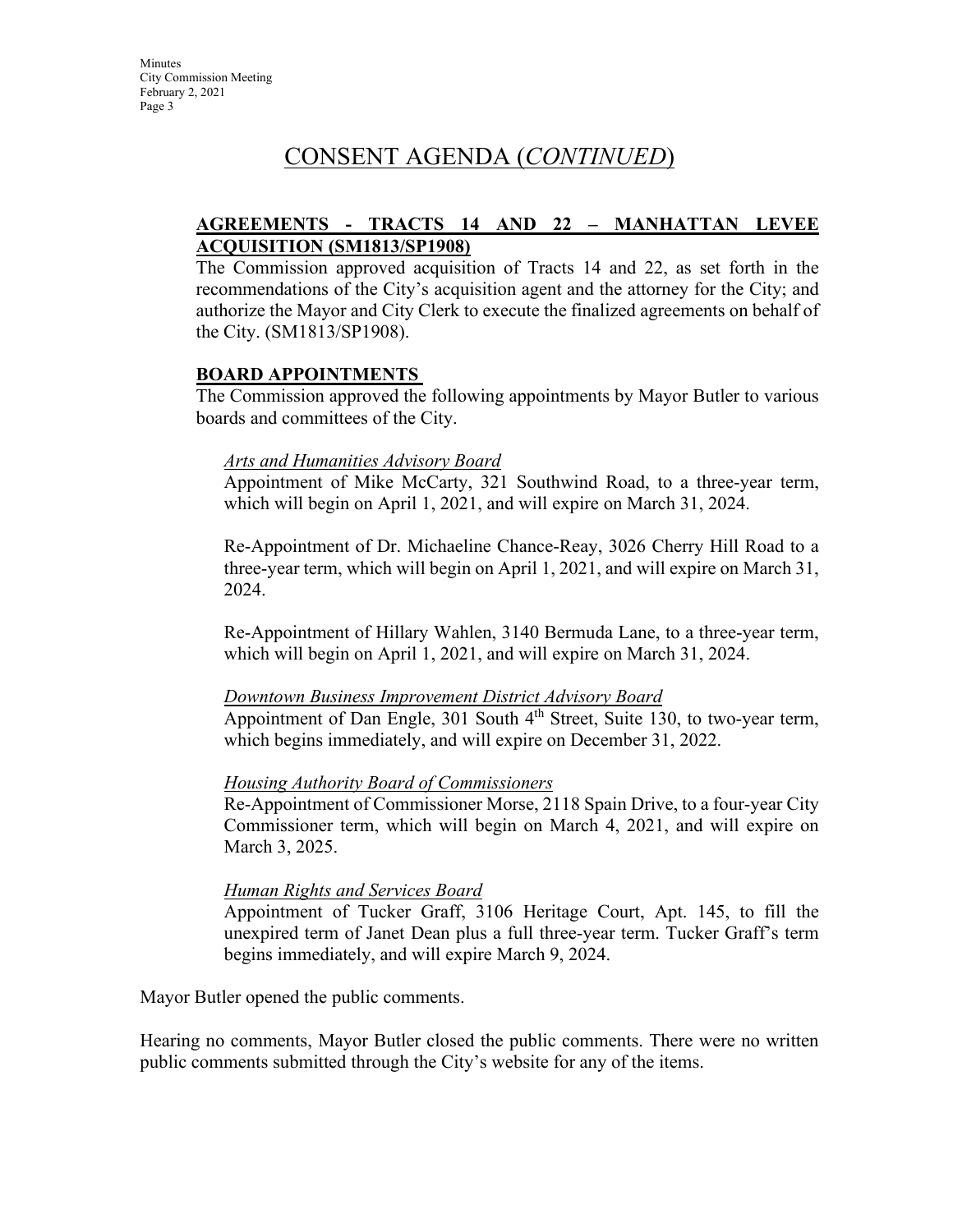# CONSENT AGENDA (*CONTINUED*)

Commissioner Morse moved to approve the consent agenda as distributed. Commissioner Hatesohl seconded the motion. On a roll call vote, motion carried 5-0 with the exception of Item F4, Reappointment of Commissioner Morse to the Housing Authority Board of Commissioners, which carried 4-0-1 with Commissioner Estabrook abstaining.

# PUBLIC HEARING

### **PUBLIC HEARING - LEVY SPECIAL ASSESMENTS (GOB 2021-A)**

Rina Neal, Assistant Director of Finance presented the item. She then answered questions from the Commission.

Mayor Butler opened the public hearing.

Hearing no comments, Mayor Butler closed the public hearing. There were no written public comments submitted through the City's website.

No action was required.

# GENERAL AGENDA

### **ORDINANCE NO. 7521 - RENAME 17TH STREET TO MARTIN LUTHER KING JR. DRIVE**

Dennis Marstall, Assistant City Manager presented the item. He then answered questions from the Commission.

Mayor Butler opened the public comments.

Daniel Bosch, 318 N. 17<sup>th</sup> Street, stated that he was not objecting to honoring Dr. Martin Luther King, Jr. but there are financial costs, time and effort associated in changing an address. He suggested other ways in honoring someone that do not require changing addresses versus renaming a street.

Hearing no other comments, Mayor Butler closed the public comments. There were seven (7) written public comments submitted through the City's website.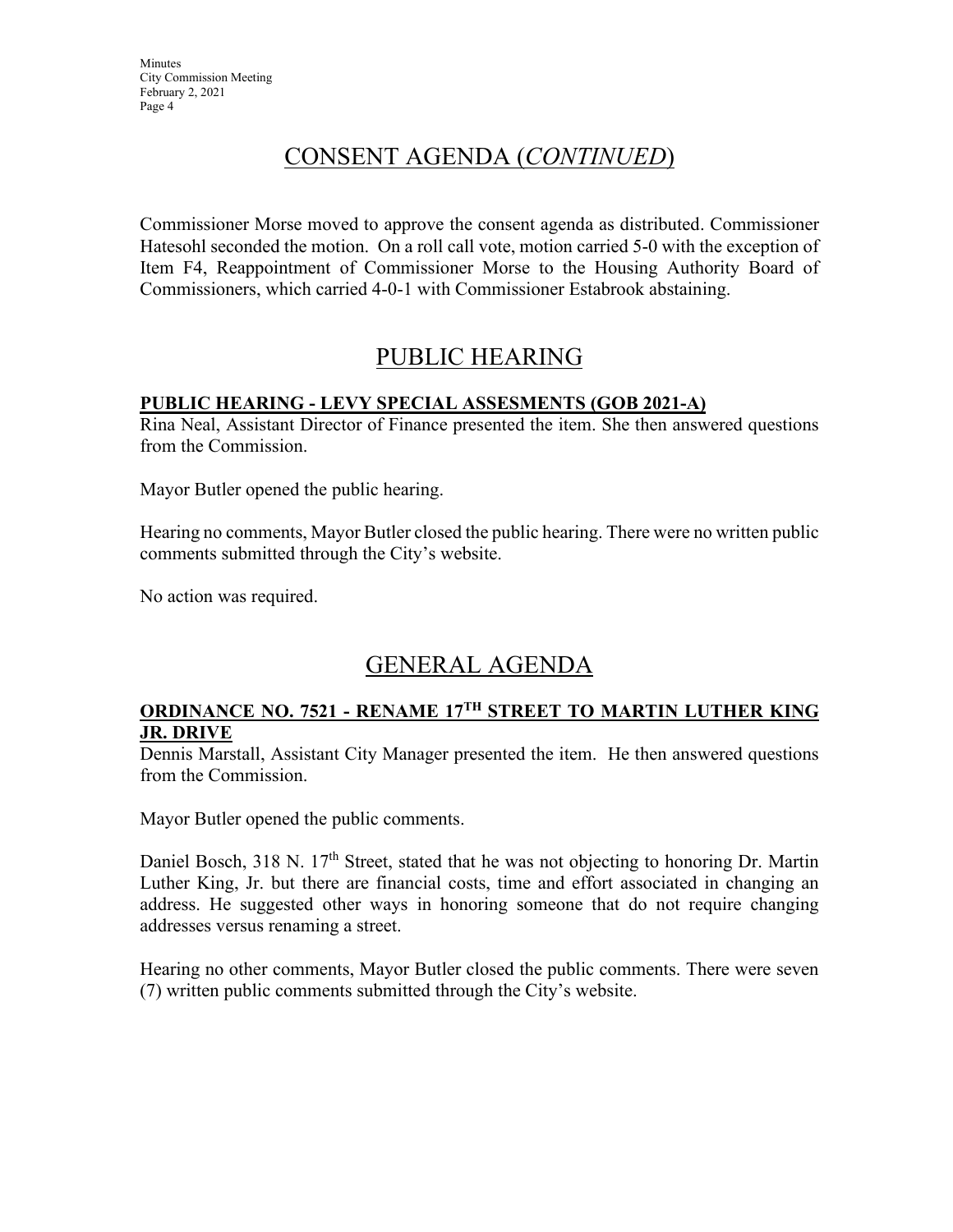# GENERAL AGENDA (*CONTINUED*)

### **ORDINANCE NO. 7521 - RENAME 17TH STREET TO MARTIN LUTHER KING JR. DRIVE** *(CONTINUED)*

After discussion, Commissioner Estabrook moved to approve Ordinance No. 7521 changing and designating the name of street right-of-way from  $17<sup>th</sup>$  Street between Fort Riley Boulevard and Anderson Avenue to Martin Luther King Jr Drive. Commissioner Morse seconded the motion. On a roll call vote, motion carried 5-0.

### **DOWNTOWN MANHATTAN, INC. (DMI) REQUEST - TWO ADDITIONAL OUTDOOR DINING PLATFORMS**

Jason Hilgers, Deputy City Manager, presented the item. He answered questions from the Commission.

Ron Fehr, City Manager, stated that the City had a list of items and projects that are COVID eligible if additional money comes from the State or the Federal governments that the City would be more than likely to get reimbursed for those, depending on the eligibility factors.

Gina Scroggs, Executive Director, Downtown Manhattan, Inc., thanked the Commission for their consideration and answered questions raised by the Commission.

Mayor Butler opened the public comments.

Adam Peyton, 301 Poyntz Avenue, owner of AJ's Pizza, stated that for his business the platform would allow more dining for families outside.

Hearing no other comments, Mayor Butler closed the public comments. There were no written public comments submitted through the City's website.

After discussion, Commissioner Hatesohl moved to authorize City Administration to amend the current agreement with BHS Construction, of Manhattan, Kansas, and Architect One, of Manhattan, Kansas, to include the two (2) additional dining platforms downtown; and authorize the Mayor and City Clerk to execute any agreements and/or contracts necessary to facilitate this construction. Commissioner Estabrook seconded the motion. On a roll call vote, motion carried 5-0.

### **RECOVERY AGREEMENT – MANHATTAN HOUSING AUTHORITY**

Commissioner Estabrook recused himself from the item.

Katie Jackson, City Attorney, introduced the item.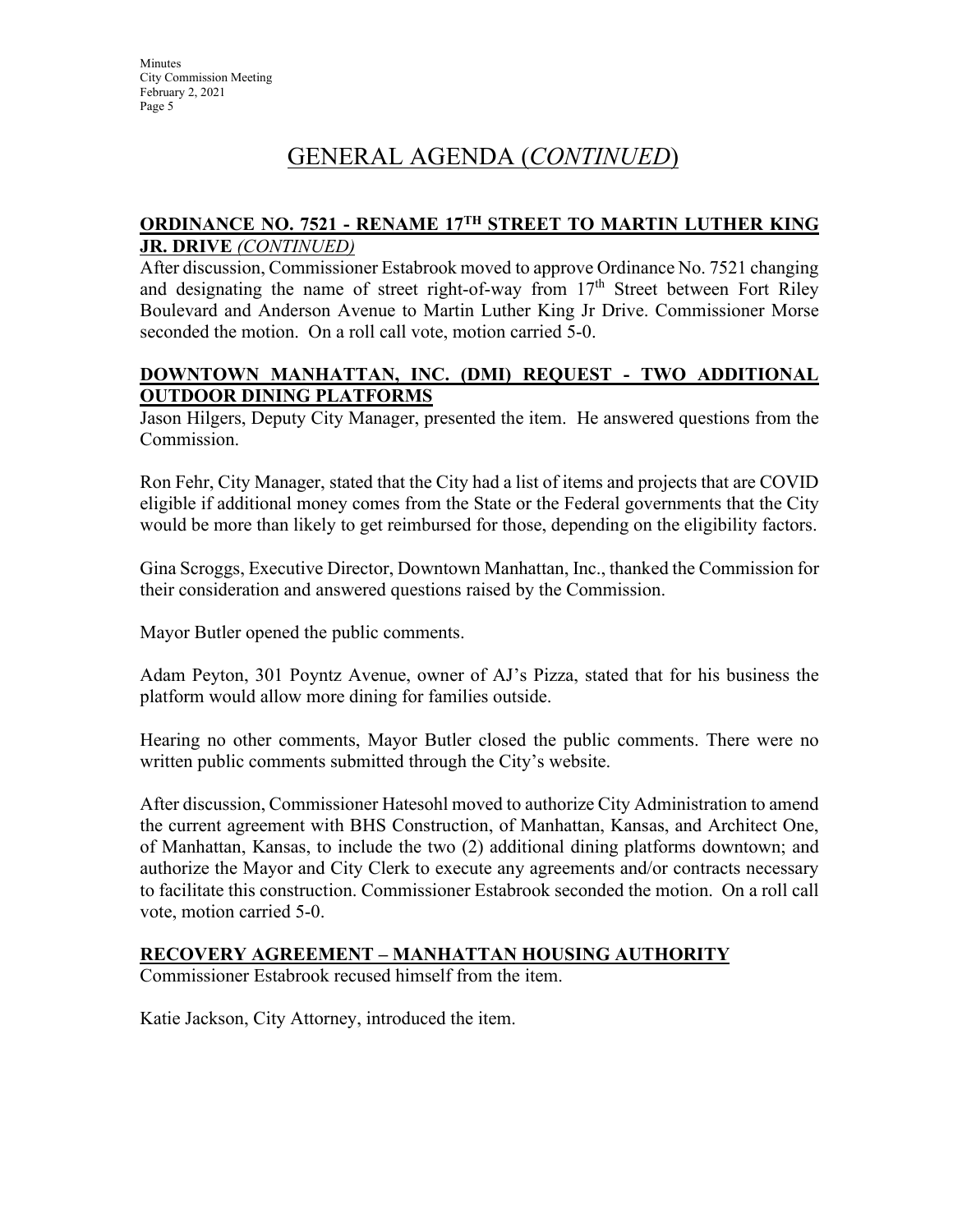# GENERAL AGENDA (*CONTINUED*)

#### **RECOVERY AGREEMENT – MANHATTAN HOUSING AUTHORITY**  *(CONTINUED)*

JoAnn Sutton, Executive Director, Manhattan Housing Authority, presented the item. She then answered questions from the Commission.

Ron Fehr, City Manager, answered questions from the Commission.

Mayor Butler opened the public comments.

Hearing no comments, Mayor Butler closed the public comments. There were no written public comments submitted through the City's website.

After discussion, Commissioner Morse moved to authorize the Mayor and City Clerk to sign the Manhattan Housing Authority Recovery Agreement. Commissioner Hatesohl seconded the motion. On a roll call vote, motion carried 4-0.

Commissioner Estabrook rejoined the Commission.

#### **DISCUSSION - AGGIEVILLE UPDATE (AG1901-AG1904)**

Jason Hilgers, Deputy City Manager, provided an update on active current projects in Aggieville *[12th Street, Aggieville Parking Garage (AG1903), Laramie Street between 14th Street and North Manhattan Avenue (AG1902) and 14th Street and Anderson Avenue Intersection, design of North Manhattan Avenue from Fremont Street to Bluemont Avenue (AG1904)]*; future projects *[phased construction, City parking lot at 12th Street and Laramie Street, trash and grease regulations, parking management]*; and financing available. He then answered questions from the Commission.

Rob Ott, Director of Public Works, provided updated sequencing of Aggieville projects from 2020-2028. He then answered questions from the Commission.

Mayor Butler opened the public comments.

Hearing no comments, Mayor Butler closed the public comments. There were three (3) written public comments submitted through the City's website.

As this was a discussion item, the Commission took no formal action.